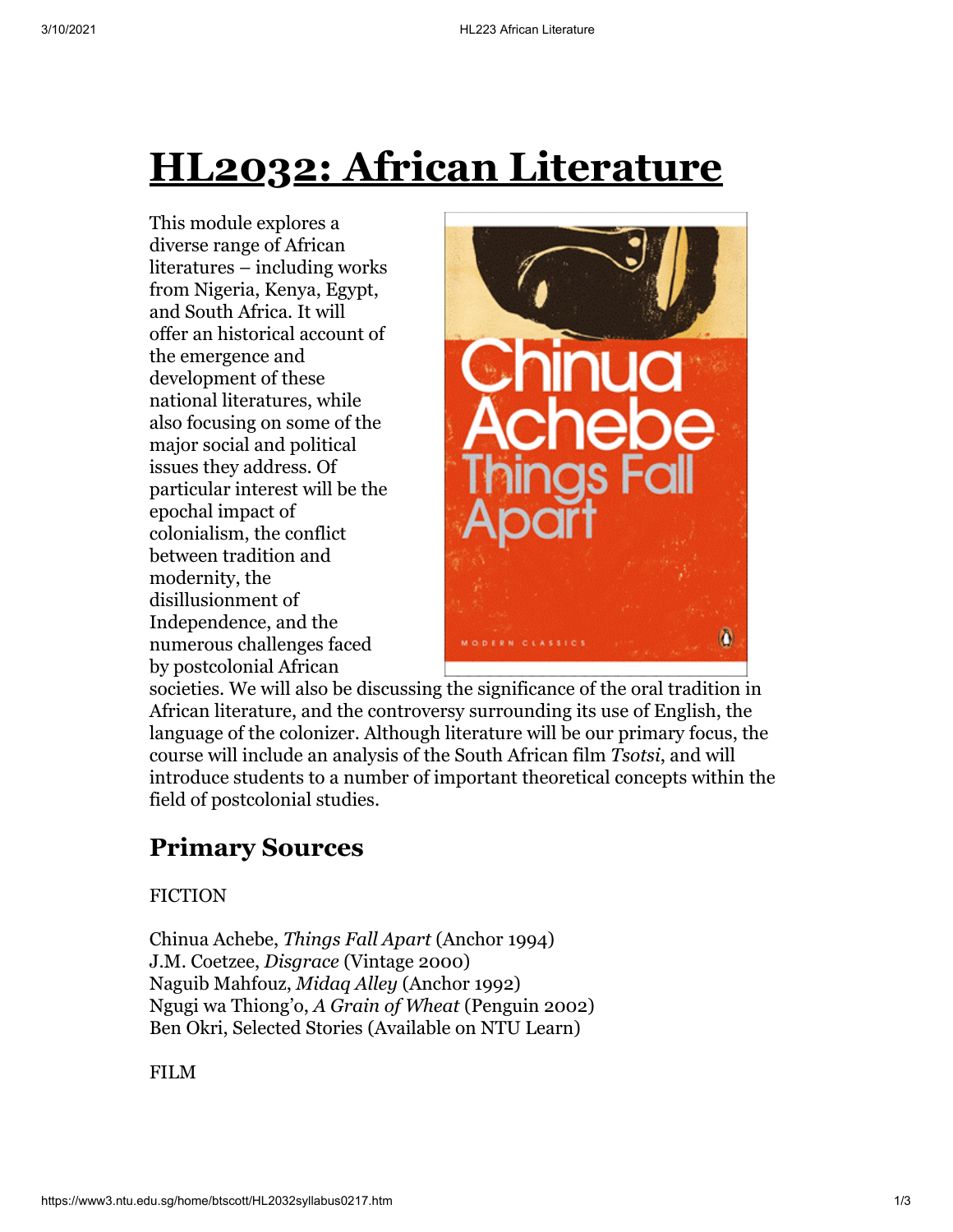*Tsotsi* (dir. Gavin Hood; 2005)

### **Secondary Sources**

Simon Gikandi, *Reading the African Novel* Gareth Griffiths, *African Literatures in English: East and West* Tejumola Olaniyan and Ato Quayson (eds.), *African Literature: An Anthology of Criticism and Theory*

#### **Assessment**

| Class participation | 10% |
|---------------------|-----|
| Coursework essay    | 40% |
| Examination         | 50% |

### **Lecturer**

Dr. Bede Scott HSS–03–69 67906714 [btscott@ntu.edu.sg](mailto:btscott@ntu.edu.sg)

| <b>Week</b>                       | <b>Topics</b>                     | <b>Readings</b>                          |
|-----------------------------------|-----------------------------------|------------------------------------------|
| $\mathbf{1}$<br>14 Aug            | <b>Introduction</b>               |                                          |
| $\mathbf{2}$<br>21 Aug            | <b>Colonial Encounters I</b>      | Chinua Achebe, Things<br>Fall Apart      |
| 3<br>28 Aug                       | <b>Colonial Encounters II</b>     | Chinua Achebe, Things<br>Fall Apart      |
| $\overline{\mathbf{4}}$<br>4 Sept | <b>Tradition and Modernity I</b>  | Naguib Mahfouz, Midaq<br>Alley           |
| 5<br>11 Sept                      | <b>Tradition and Modernity II</b> | Naguib Mahfouz, Midaq<br>Alley           |
| 6<br>18 Sept                      | Independence I                    | Ngugi wa Thiong'o, $A$<br>Grain of Wheat |
| 7<br>25 Sept                      | Independence II                   | Ngugi wa Thiong'o, A<br>Grain of Wheat   |
| 8                                 | <b>Recess</b>                     |                                          |
| 9                                 | <b>Postcolonial Narratives I</b>  | Ben Okri, 'In the Shadow                 |